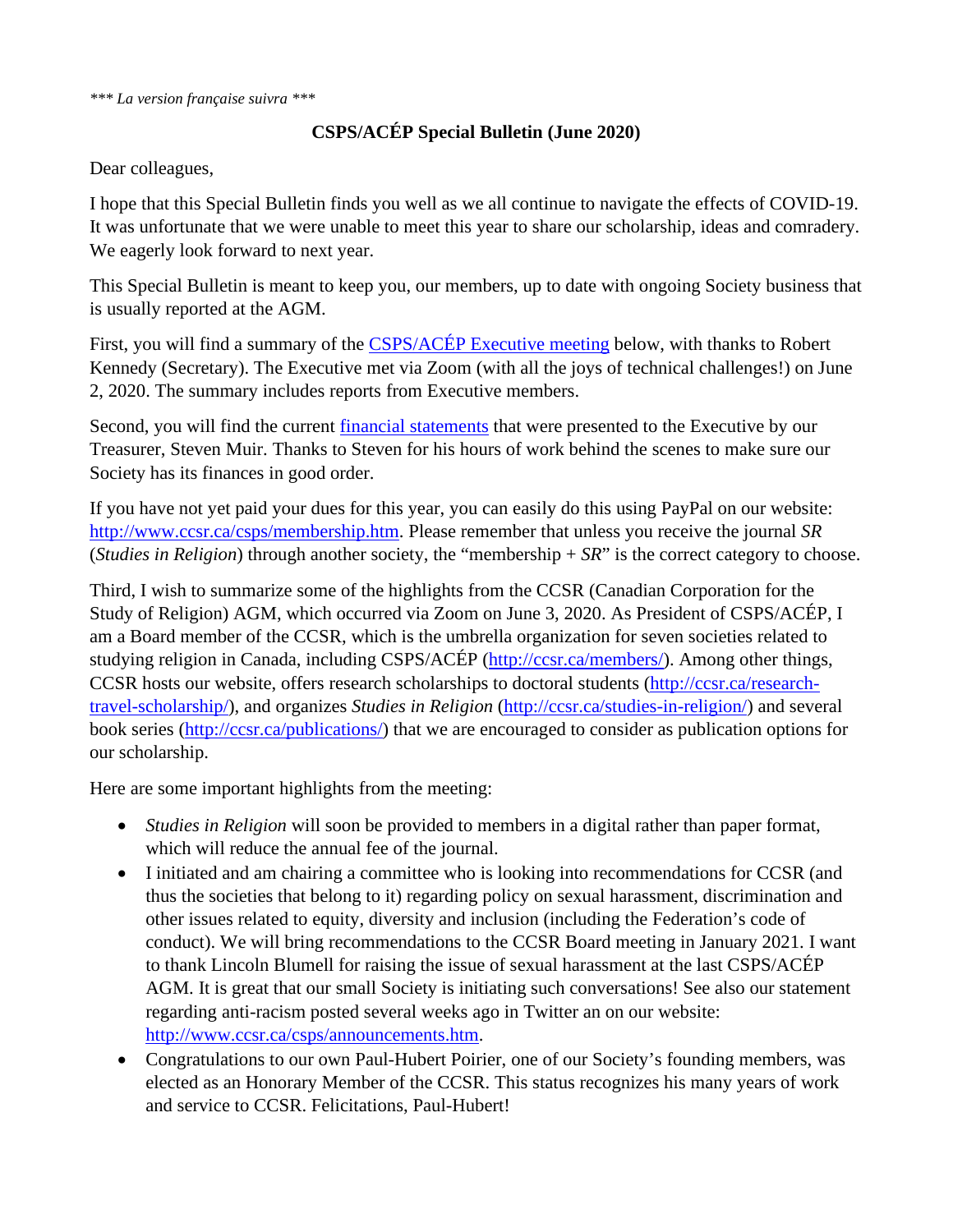Finally, on behalf of Don Springer and John Solheid, they have the following announcement about the upcoming inaugural conference they had hoped to have in the Fall:

The organizers for the CSPS sponsored "New Horizons in Early Christian Studies" Conference have announced that the event has been rescheduled to March of 2021. Key speakers including Peter Martens, Lewis Ayres, and Robin Darling Young have re-confirmed their participation. Those who have registered or who have submitted a paper proposal will be contacted shortly; the call for papers deadline will be extended past the summer. Contact Don Springer and John Solheid for more information. [dspringer@sfseminary.edu;](mailto:dspringer@sfseminary.edu) [john.solheid@mail.utoronto.ca.](mailto:john.solheid@mail.utoronto.ca)

As always, you are welcome to contact any of the members of the Executive with questions, concerns or comments. On behalf of the Executive, I wish you a healthy, safe and fulfilling summer.

À bientôt, Mona President CSPS/ACÉP

# **Bulletin spécial de l'ACÉP/CSPS (Juin 2020)**

Chers et chères collègues,

J'espère que ce bulletin spécial vous trouvera en santé, alors que nous continuons tous à composer avec les effets de la COVID-19. Il est regrettable que nous n'ayons pu nous rencontrer cette année pour partager notre bourse, nos idées et pour fraterniser. Nous attendons avec impatience l'année prochaine.

Ce bulletin spécial a pour but de vous tenir au courant, vous, nos membres, des affaires courantes de l'Association qui sont habituellement discutées à l'AGM.

Vous trouverez tout d'abord ci-dessous un résumé de [la réunion du Comité exécutif de la CSPS/ACÉP,](#page-2-0) avec mes remerciements à Robert Kennedy (Secrétaire). L'exécutif s'est réuni via Zoom (avec toutes les joies des défis techniques!) le 2 juin 2020. Le résumé comprend les rapports des membres de l'exécutif.

Ensuite, vous trouverez les [états financiers](#page-5-0) actuels qui ont été présentés à l'exécutif par notre trésorier, Steven Muir. Merci à Steven pour ses heures de travail en coulisses afin de s'assurer du bon ordre des finances de notre Association.

Si vous n'avez pas encore payé votre cotisation pour cette année, vous pouvez facilement le faire en utilisant PayPal sur notre site Web : [http://www.ccsr.ca/csps/membership.htm.](http://www.ccsr.ca/csps/membership.htm) N'oubliez pas qu'à moins que vous ne receviez la revue SR (*Sciences religieuses*) par l'intermédiaire d'une autre société, l'option « Adhésion + SR » est la bonne à choisir.

Troisièmement, je souhaite résumer certains des points forts de l'AGM de la CCSR (Corporation canadienne des sciences religieuses), qui s'est tenue via Zoom le 3 juin 2020. En tant que présidente de la CSPS/ACÉP, je suis membre du conseil d'administration de la CCSR, qui est l'organisation qui chapeaute sept sociétés liées à l'étude de la religion au Canada, dont la CSPS/ACÉP [\(http://ccsr.ca/les](http://ccsr.ca/les-societes-membres/?lang=fr)[societes-membres/?lang=fr\)](http://ccsr.ca/les-societes-membres/?lang=fr). Entre autres, le CCSR héberge notre site Web, offre des bourses de déplacement aux étudiants de doctorat [\(http://ccsr.ca/bourses-de-voyage/?lang=fr\)](http://ccsr.ca/bourses-de-voyage/?lang=fr), et gère la revue *Sciences religieuses* [\(http://ccsr.ca/la-revue-sr/?lang=fr\)](http://ccsr.ca/la-revue-sr/?lang=fr) ainsi que plusieurs collections de livres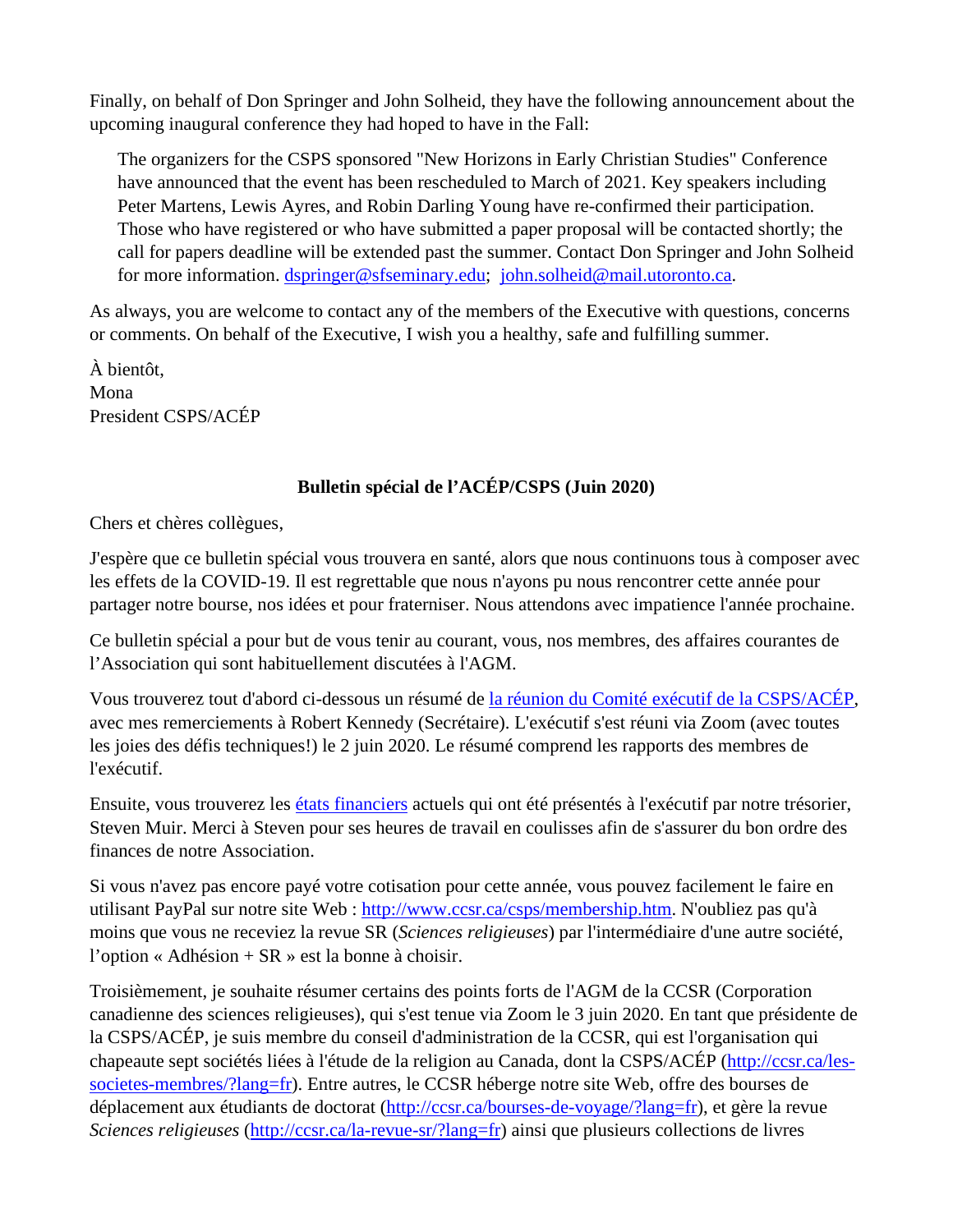[\(http://ccsr.ca/les-livres/?lang=fr\)](http://ccsr.ca/les-livres/?lang=fr) que nous sommes encouragés à considérer comme des options de publication pour nos travaux.

Voici quelques points importants de la réunion :

- La revue *Sciences religieuses* sera bientôt proposée aux membres sous format numérique plutôt que sur papier, ce qui réduira la cotisation annuelle de la revue.
- J'ai initié et je préside un comité qui a comme mandat de faire des recommandations à la CCSR (et donc les sociétés qui en font partie) concernant l'élaboration d'une politique sur le harcèlement sexuel, la discrimination et d'autres questions liées à l'équité, la diversité et l'inclusion (y compris le code de conduite de la Fédération). Nous présenterons des recommandations au conseil d'administration de la CCSR en janvier 2021. Je tiens à remercier Lincoln Blumell d'avoir soulevé la question du harcèlement sexuel lors de la dernière AGM de la CSPS/ACÉP. C'est formidable que notre petite association entame de telles conversations! Voir aussi notre déclaration contre le racisme publiée il y a quelques semaines sur Twitter et sur notre site Web : [http://www.ccsr.ca/csps/announcements.htm.](http://www.ccsr.ca/csps/announcements.htm)
- Félicitations à Paul-Hubert Poirier, un des membres fondateurs de notre Association, qui a été élu membre honoraire de la CCSR. Ce statut reconnaît ses nombreuses années de travail et de service au sein de la CCSR. Félicitations, Paul-Hubert!

Enfin, au nom de Don Springer et de John Solheid, voici une annonce concernant la conférence inaugurale qu'ils espéraient tenir à l'automne :

The organizers for the CSPS sponsored "New Horizons in Early Christian Studies" Conference have announced that the event has been rescheduled to March of 2021. Key speakers including Peter Martens, Lewis Ayres, and Robin Darling Young have re-confirmed their participation. Those who have registered or who have submitted a paper proposal will be contacted shortly; the call for papers deadline will be extended past the summer. Contact Don Springer and John Solheid for more information. [dspringer@sfseminary.edu;](mailto:dspringer@sfseminary.edu) [john.solheid@mail.utoronto.ca.](mailto:john.solheid@mail.utoronto.ca)

Comme toujours, vous pouvez contacter n'importe lequel des membres de l'exécutif pour toute question, préoccupation ou commentaire. Au nom de l'exécutif, je vous souhaite un été sain, sûr et épanouissant.

À bientôt,

Mona

<span id="page-2-0"></span>Présidente CSPS/ACÉP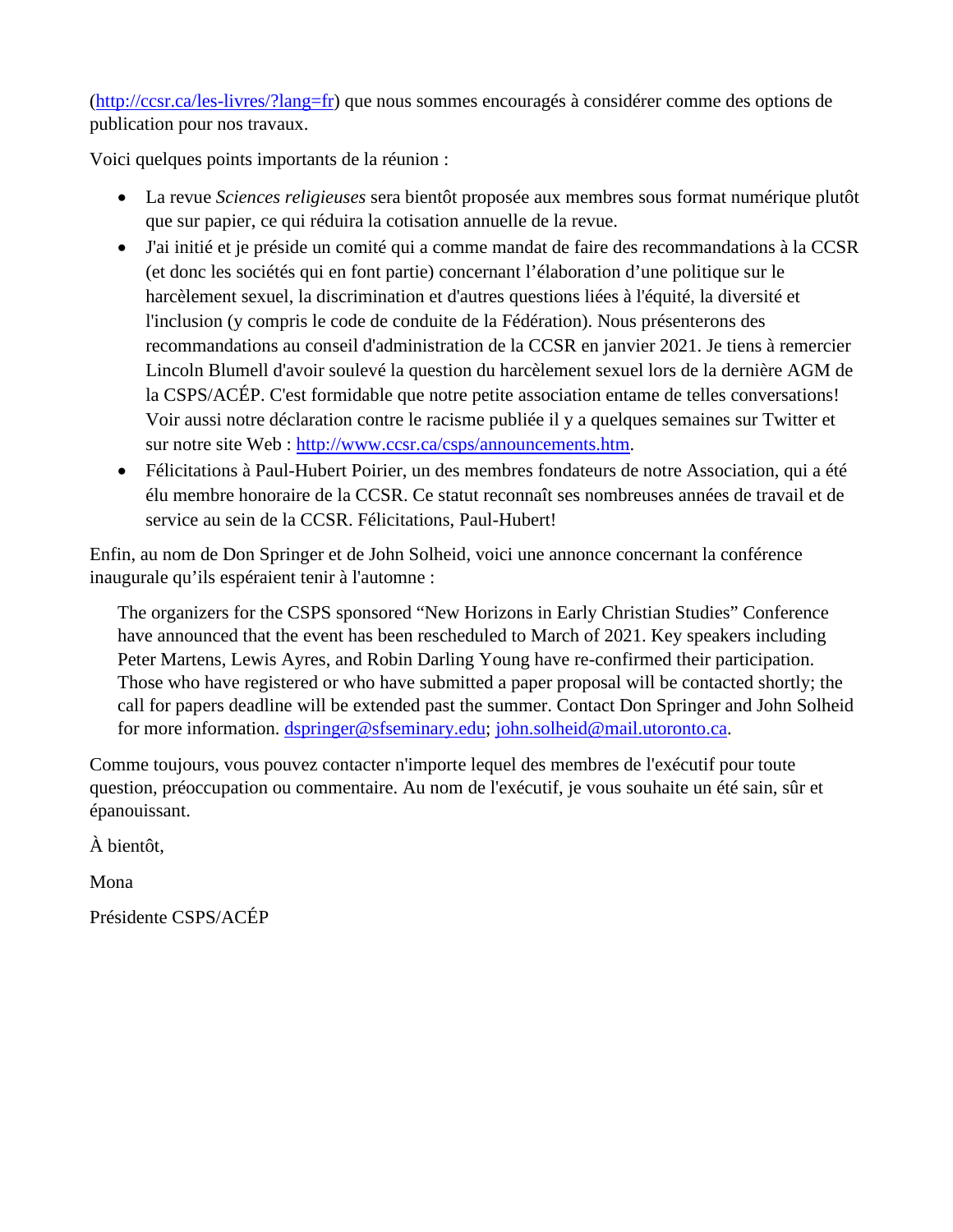#### **Summary of Minutes**

#### ACÉP / CSPS Executive\* Meeting

#### Monday, 1 June 2020, 11:21 a.m.-12:08 p.m. ET

\*Ex officio: Mona Tokarek LaFosse, President; Miriam DeCock, Vice-President; Steven Muir, Treasurer and Membership Secretary; Robert Kennedy, Secretary

Invited: Lincoln Blumell, Chair of the Program Committee; Heather Barkman, Webmaster; Eric Crégheur, Communications Officer and Bulletin Editor (pro tem)

Review of the Past Year

- 1. General Matters
	- a. Mona expressed the Society's gratitude to Lincoln, Miriam, and Steven for their hard work on the program for our successful meeting in Vancouver and to Lincoln especially for his work on our cancelled meeting at Western University.
	- b. This year's student essay prize winner (Rachel Matheson) has expressed interest in attending next year's meeting in Edmonton. Mona noted that we hope we will thus have two student prize presentations in Edmonton. We received five student essays, all of good quality, for this year's competition.
	- c. Lincoln noted that international interest in our society continues, with expressions of intention to attend next year's meeting from scholars in Poland and Germany.
- 2. Finances (Steven Muir)
	- a. Finances remain stable.
	- b. The invoice from the Federation for last year's meeting just arrived two weeks ago. It appears that our society owes merely \$190 in costs for the meeting.
	- c. PayPal has worked well, though there were initial difficulties with the linking of PayPal to our bank account. Members can still pay by cheque, if they prefer.
	- d. Motion to accept financial statement for 2019 (Steven/Robert): Carried.
	- e. Mona expressed her gratitude to Steven for the extra time he devoted to sorting out the PayPal system.
- 3. Membership (Steven Muir)
	- a. There are currently approximately fifty members whose dues are paid, including five new members.
	- b. PayPal has made the payment of dues from international members much more convenient for them.
- 4. Webmaster Report (Heather Barkman)
	- a. The website is up to date and has been functioning well.
	- b. Our society has approximately 130 followers on Twitter. That the Tweet cancelling this year's meeting was viewed 799 times indicates that the use of Twitter was helpful.
	- c. Our website includes links to job postings on the SBL and NAPS websites (under "Announcements"). There has been no recent news from NAPS about their plans for a meeting in 2021.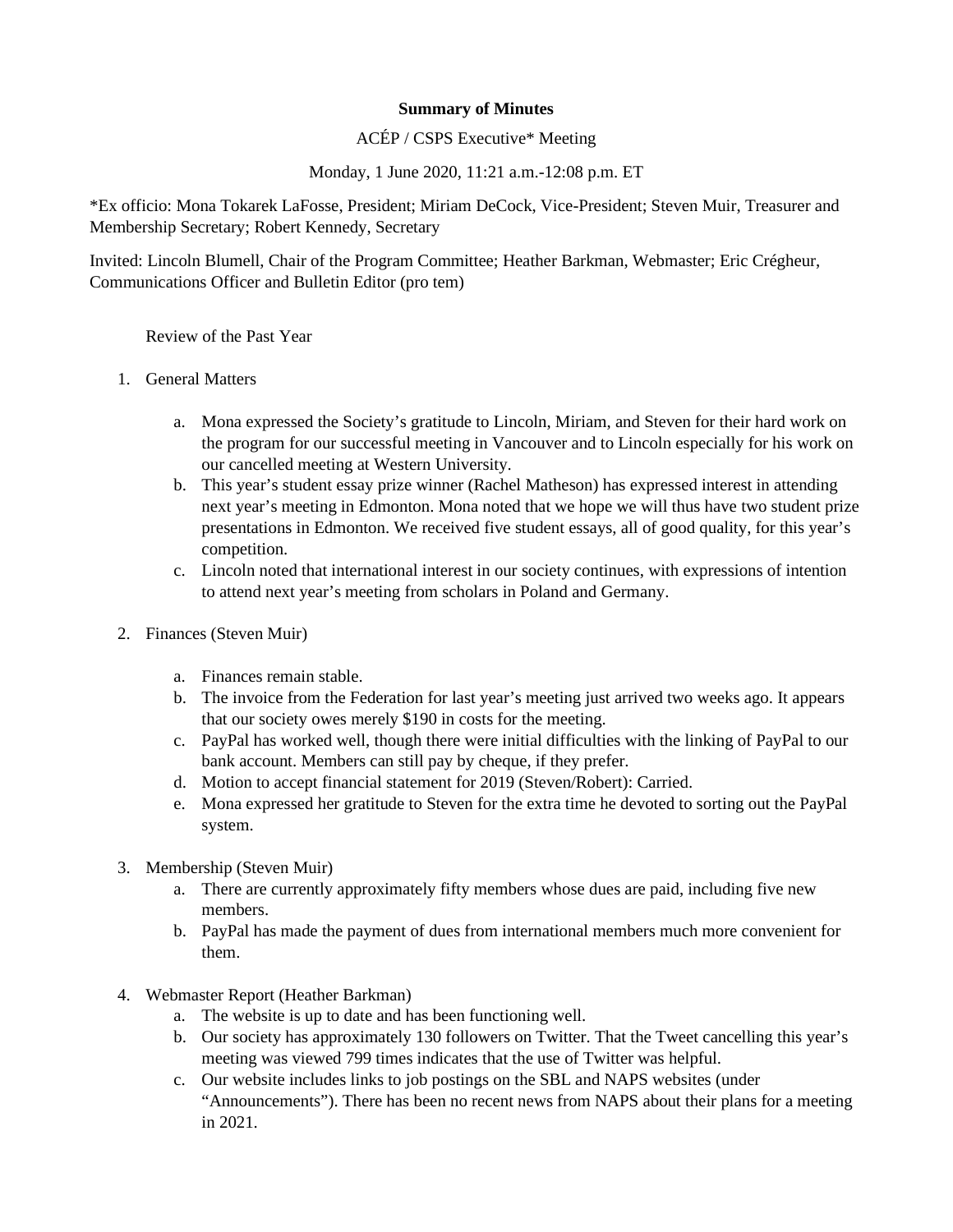- 5. Communications and Bulletin
	- a. Thank you to the Executive members' contributions to the Bulletin: Mona for the President's message, and Eric for the French translations, Steven for the treasurer's message, Lincoln for the comments about the programme and next year's meeting, and Heather for putting it online.
	- b. There was news from only 15 members, which again is low, though it ranged from everything from publications to awards, new positions, defended dissertations, invited talks, and calls for papers.

### Looking Ahead

- 1. Mona will attend the upcoming (online) annual general meeting of the Canadian Corporation for Studies in Religion. She will bring forward a proposal for a committee to look at creating a policy on sexual harassment and discrimination for CCSR societies, with the Congress statement in hand. Steven, who is our representative to the CCSR, will not be available for this meeting.
- 2. Mona reminded us of the conference on early Christianity ("New Horizons in Early Christian Studies: Challenges and Opportunities") being organized by Don Springer and John Solheid, scheduled for October 23-24, 2020, at the University of Toronto. CSPS is one of the conference's sponsors.
- 3. Mona reiterated the need to vote on several items that require changes to our constitution, including the expansion of the Executive, at the next AGM. Specifically, there are three constitutional changes under consideration:
	- i. To expand the Executive to include the roles of Programme Coordinator, Communications Officer, and Webmaster (taking the Executive from four official members to seven);
	- ii. To shift the responsibilities of the Nominations Committee to the Executive; and
	- iii. To elect a Programme Coordinator for a three-year term instead of continuing a "Programme Committee" model with the Chair only holding the position for one year.
- 4. A new representative from our society to *Studies in Religion* / *Sciences religieuses* is needed. Contact Mona or Steven if you are interested.
- <span id="page-4-0"></span>5. Preparations for Edmonton 2021 (Lincoln): Dates of Meeting, Student Essay Contest, Book Review(s)
	- a. The Federation has not yet sent information about the Congress in Edmonton. On the basis of precedent, the assumption is that our meeting will be Sunday-Tuesday, inclusive.
	- b. There is a possibility that next year's meeting may have to be online. We should mention this in the Call for Papers.
	- c. We do plan to have a student essay contest next year. As noted above, we hope and expect to have two student essay presentations, one from this year's winner and one from next year's.
	- d. We will have reviews of Eric's and Tony Burke's books, and possibly a third review. We should encourage our members to alert us to any forthcoming or recently published books.